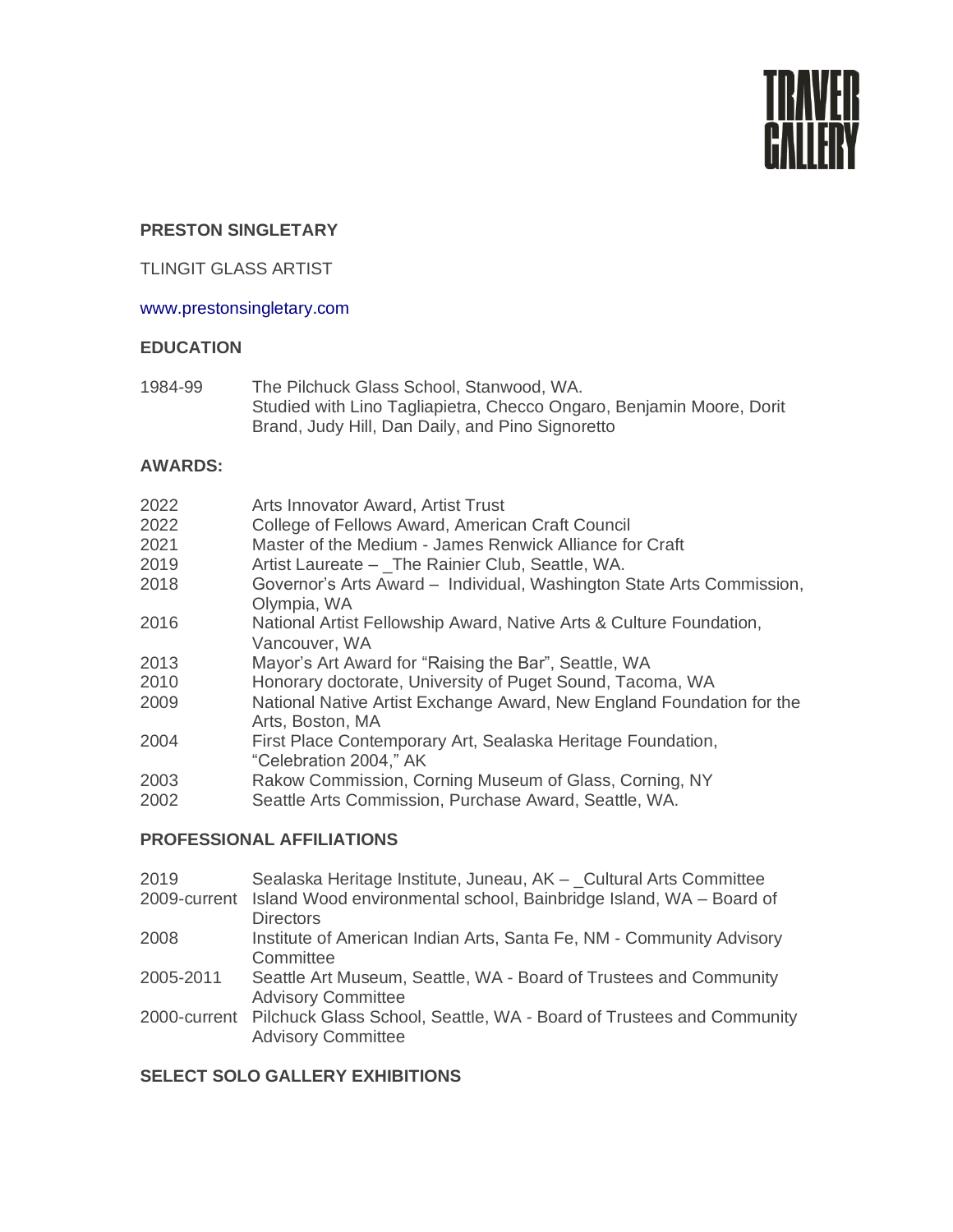| 2022         | Traver Gallery, Seattle, WA. - Between Here and the Spirit World<br>Blue Rain Gallery, Santa Fe, NM. - Annual Celebration of Native<br>American Art                                                                                                 |
|--------------|-----------------------------------------------------------------------------------------------------------------------------------------------------------------------------------------------------------------------------------------------------|
| 2021         | Traver Gallery, Seattle, WA. - Lifting Up From The River<br>Blue Rain Gallery, Santa Fe, NM. - New Works in Glass                                                                                                                                   |
| 2020         | Traver Gallery, Seattle, WA. - Artifacts from a Future Dream<br>Blue Rain Gallery, Santa Fe, NM. - New Works in Glass<br>Sandra Ainsley Gallery, Toronto, Ontario Canada - New Works                                                                |
| 2019         | Blue Rain Gallery, Santa Fe, NM. - New Works in Glass<br>Traver Gallery, Seattle, WA - Illuminated Forest                                                                                                                                           |
| 2018         | Stonington Gallery, Seattle, WA. - Raven's Treasures<br>Blue Rain Gallery, Santa Fe, NM. - Mystic Knowledge<br>Traver Gallery, Seattle, WA - The Air World                                                                                          |
| 2017         | Spirit Wrestler Gallery, Vancouver, Canada - Pacific Currents<br>Traver Gallery, Seattle, WA - Premonitions of Water<br>Schantz Gallery, Stockbridge, MA - Mystic Figures<br>Blue Rain Gallery, Santa Fe, NM - Journey Through Air to the Sky World |
| 2016         | Traver Gallery, Seattle, WA - Journey Across the Fire (and Into the<br>World)<br>Blue Rain Gallery, Santa Fe, NM - New Works                                                                                                                        |
| 2014         | Traver Gallery, Seattle, WA - He Who Spins Illusions<br>Blue Rain Gallery, Santa Fe, NM - New Works                                                                                                                                                 |
| 2013         | Traver Gallery, Seattle, WA - Listen for the Raven<br>Blue Rain Gallery, Santa Fe, NM - New Works<br>Schantz Gallery, Stockbridge, MA - Summer Exhibition Series                                                                                    |
| 2012         | Traver Gallery, Seattle, WA - Confluence                                                                                                                                                                                                            |
| 2011         | Traver Gallery, Tacoma, WA - Contents of a Dream<br>Schantz Gallery, Stockbridge, MA - Collector's Weekend Showcase                                                                                                                                 |
| 2009         | Traver Gallery, Seattle, WA - Beyond Primitivism<br>Blue Rain Gallery, Santa Fe NM - Solo Exhibition                                                                                                                                                |
| 2007         | William Traver Gallery, Tacoma, WA - The Uncle Who Went into the<br>Forest                                                                                                                                                                          |
| 2006<br>2004 | Heller Gallery, New York, NY - Raven Steals the Light<br>Instituto Veneto di Scienze Lettere de Arti, Venice, Italy - Vetri. Nel<br>Mondo. Oggi.<br>Boreal Traditions, Anchorage, AK - Solo Exhibition                                              |
| 2002<br>2001 | Blue Rain Gallery, Santa Fe, NM - Solo Exhibition<br>Chappell Gallery, New York - Solo Exhibition, Glass Potlatch                                                                                                                                   |

# **SELECT MUSEUM EXHIBITIONS**

| 2018-2023 | Museum of Glass, Tacoma, WA - Solo traveling exhibition "Preston"      |
|-----------|------------------------------------------------------------------------|
|           | Singletary: Raven and the Box of Daylight", traveling to The Museum of |
|           | Glass, Tacoma, WA. (2018), The Wichita Art Museum (2020), The          |
|           | National Museum of the American Indian, Smithsonian Institution,       |
|           | Washington, DC. (2022) and the Chrysler Museum of Art, Norfolk, VA.    |
|           | (2023) and Oklahoma City Museum of Art, Oklahoma (2024).               |
| 2021-2022 | Museum of Indian Art and Culture, Santa Fe, NM - Group exhibition -    |
|           | Clearly Indigenous: Native Visions Reimagined in Glass.                |
| 2016      | Château-Musée de Boulogne-sur-Mer, France - Group exhibition - "D'une" |
|           | culture a l'autre" (From One Culture to Another).                      |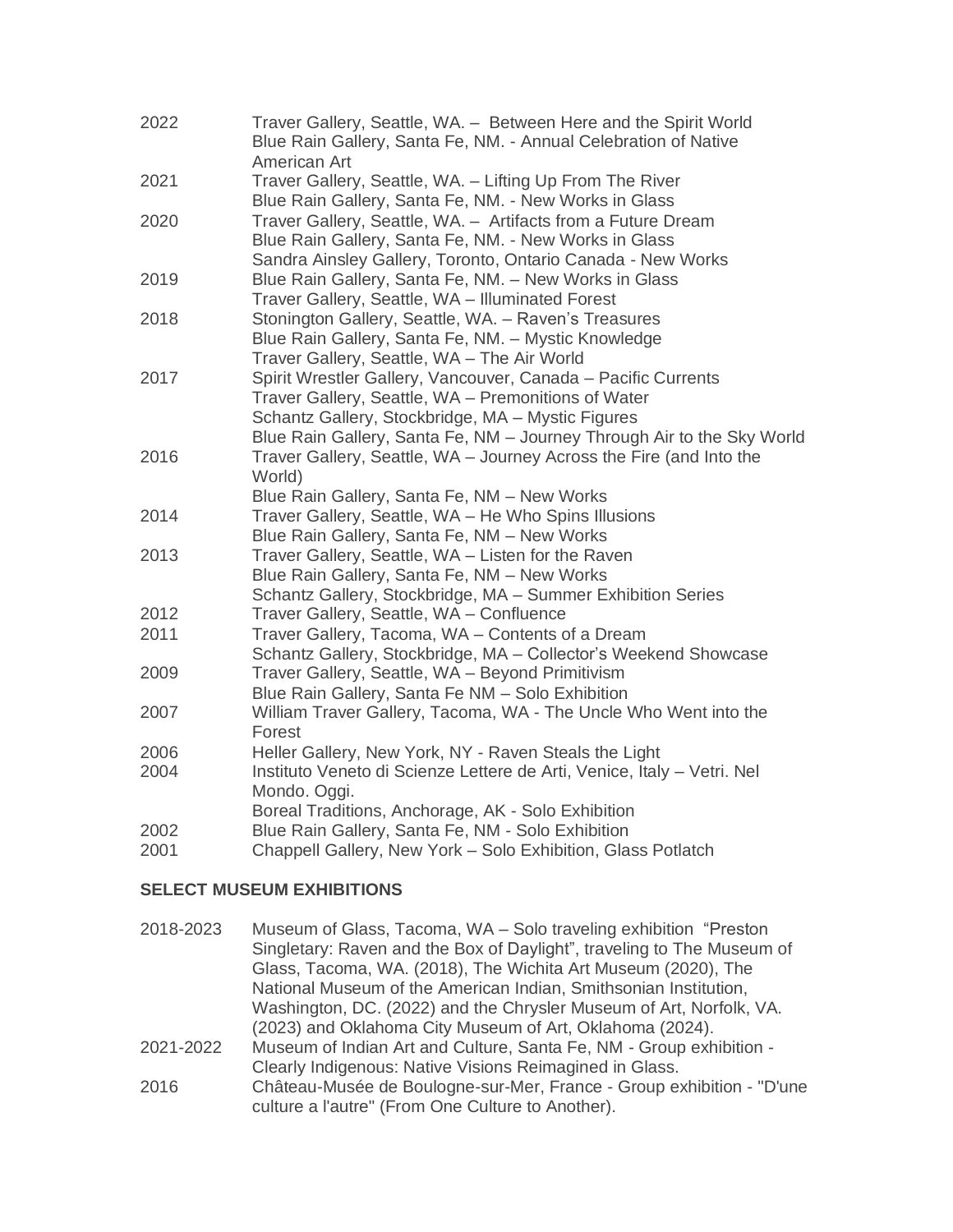| $2015 - 2016$ | Museum of Northwest Art, WA - _Group exhibition - "Not Vanishing:<br>Contemporary Expressions in Indigenous Art", 1977-2015.                                                                                                                                                                                                                                                                                                                                                                                                                                                                                                                                                   |
|---------------|--------------------------------------------------------------------------------------------------------------------------------------------------------------------------------------------------------------------------------------------------------------------------------------------------------------------------------------------------------------------------------------------------------------------------------------------------------------------------------------------------------------------------------------------------------------------------------------------------------------------------------------------------------------------------------|
| 2009-2012     | Museum of Glass, Tacoma, WA - Solo exhibition - "Preston Singletary:<br>Echoes, Fire, and Shadows". Traveled to: National Museum of the<br>American Indian, New York, NY; Heard Museum, Phoenix, AZ;                                                                                                                                                                                                                                                                                                                                                                                                                                                                           |
| 2011          | Anchorage Museum at Rasmussen Center, Anchorage, AK<br>Wing Luke Museum of the Asian Pacific American Experience, Seattle,<br>WA - Group exhibition - "Cultural Confluence: Urban People of Asian<br>and Native American Heritages".                                                                                                                                                                                                                                                                                                                                                                                                                                           |
| 2010          | John Michael Kohler Arts Center, Sheboygan, WI - Group exhibition<br>"Animal Instincts".                                                                                                                                                                                                                                                                                                                                                                                                                                                                                                                                                                                       |
| 2009          | McMichael Canadian Art Collection, Vaughan, Ontario, Canada - Group<br>exhibition - "Challenging Traditions: Contemporary First Nations Art of<br>the Northwest Coast". Traveled to: The Olympic Museum, Lausanne,<br>Switzerland, and The Reach Gallery, Vancouver, BC, Canada.                                                                                                                                                                                                                                                                                                                                                                                               |
| 2005          | Museum of Art + Design, New York, NY - Group exhibition - "Changing<br>Hands: Art Without Reservation".                                                                                                                                                                                                                                                                                                                                                                                                                                                                                                                                                                        |
| 2004          | National Museum of the American Indian, Washington, DC - Group<br>exhibition - "Our Universe".                                                                                                                                                                                                                                                                                                                                                                                                                                                                                                                                                                                 |
| 2003          | Seattle Art Museum, Seattle, WA - Solo exhibition, "Threshold".<br>Museum of Craft & Folk Art, San Francisco, CA - Group exhibition -<br>"Fusing Traditions: Transformations in Glass by Native American Artists".<br>Traveled to: Heard Museum, Phoenix, AZ; The Burke Museum of Natural<br>History and Culture, University of Washington, Seattle, WA; Rockwell<br>Museum of Western Art, Corning, NY; Craft and Folk Art Museum, Los<br>Angeles, CA; Santa Cruz Museum of Art and History, Santa Cruz, CA;<br>Anchorage Museum at Rasmussen Center, Anchorage, AK; Alaska State<br>Museum, Juneau, AK; Mashantucket Pequot Museum and Research<br>Center, Mashantucket, CT. |

# **PUBLIC ART COMMISSIONS**

|             | 2020 – 2022 "La Diab Pish", Preston Singletary & David Franklin, Climate Pledge |
|-------------|---------------------------------------------------------------------------------|
|             | Arena, Seattle, WA.                                                             |
| In Progress | "Petrel Guards the Water" & "Raven Stealing the Water", Preston                 |
|             | Singletary & David Franklin, steel and glass, Fremont Ship Canal, Seattle,      |
|             | WA. Office of Arts & Culture, Seattle, WA.                                      |
| 2018        | "The Weaver's Welcome". Preston Singletary, David Franklin, Brian Perry         |
|             | and Anthony Jones Sr. Bronze and glass. The Burke Museum, Seattle,              |
|             | WA.                                                                             |
|             | "Dancing Staff" – Preston Singletary & David Franklin, steel and glass,         |
|             | NW 11th and Hoyt, Portland, OR                                                  |
|             | "Northern Lights: Split Eagle & Raven Sunrise" - Preston Singletary &           |
|             | David Franklin, painted glass panels, Boney Courthouse, Anchorage, AK           |
| 2015        | "Clan House" – Glass panels and cast glass house posts. Sealaska                |
|             | Heritage Institute, Juneau, AK                                                  |
| 2011        | "Transformations" – Wall panels of steel and glass. Seattle University,         |
|             | Seattle, WA                                                                     |
| 2008        | "Clan House" – Wall panel and house posts of cast glass. Museum of              |
|             | Glass, Tacoma, WA                                                               |
|             |                                                                                 |